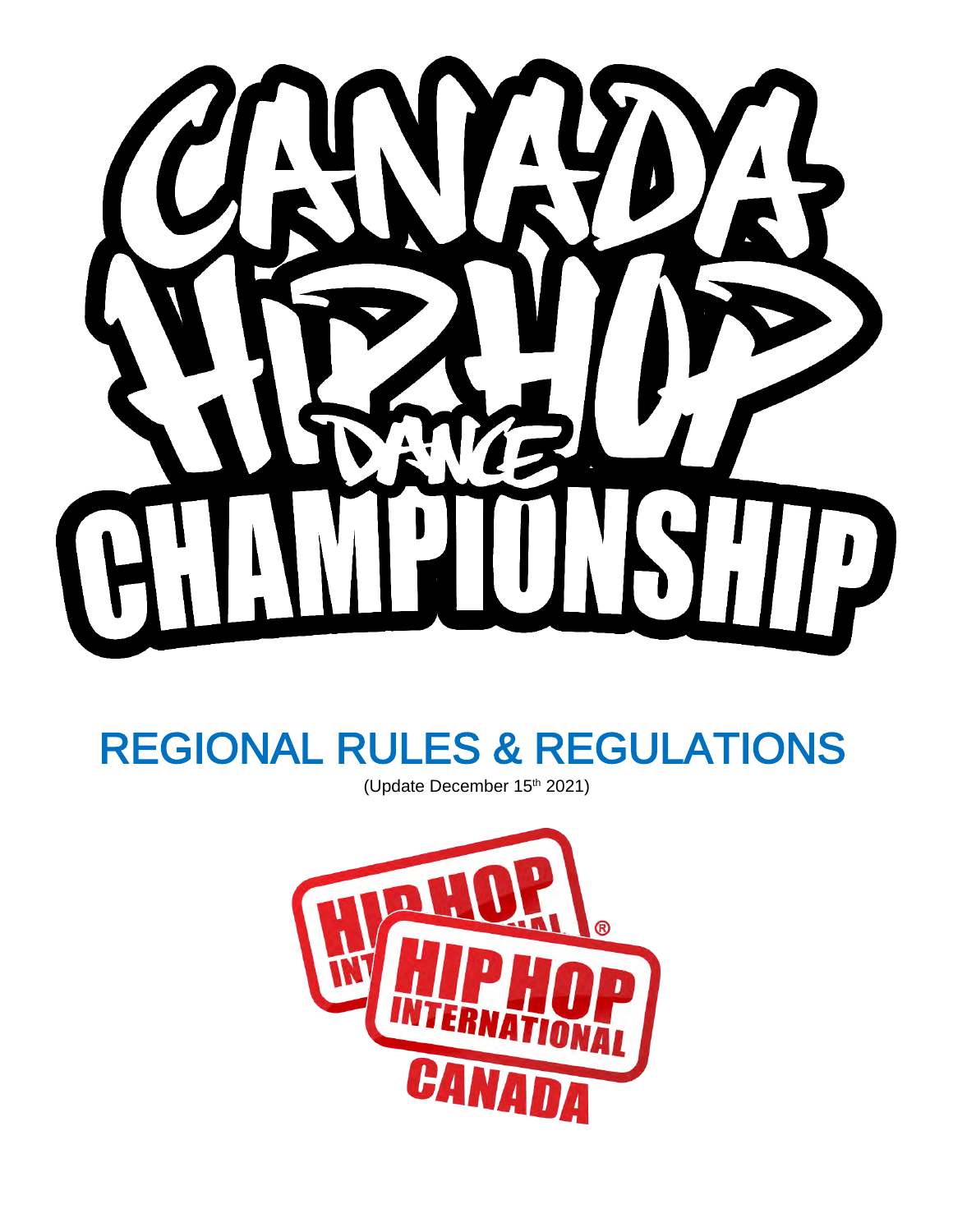# COMPOSITION OF A DANCE CREW

#### CREW OF 5-10 CREWMEMBERS • JUNIOR, VARSITY & ADULT

A crew consists of a minimum five (5) to a maximum of ten (10) crewmembers. The crewmembers of the crew may be made up of any combination of males and females within the defined age divisions: JUNIOR DIVISION Ages seven (7) to twelve (12) VARSITY DIVISION Ages thirteen (13) to seventeen (17)

ADULT DIVISION Ages eighteen (18) and older

#### AGE REQUIREMENTS FOR JUNIOR, VARSITY & ADULT DIVISIONS

1. Each participant's proof of age must be validated by the event organizer prior to the competition. Each participant will be required to submit a government issued ID (a current driver's license, birth certificate copy, and/or passport) indicating date of birth. For continental/world competitions, a copy of a birth certificate and/or passport are required.

2. A maximum o f three (3) crewmembers may compete in an older division crew but no crewmember may compete in a younger division crew.

3. A crewmember whose age falls between two age divisions in the competition year (ending December 31st) may compete in either division within that year. See example below.

Example: A 12-year-old turning 13 within the competition year  $\frac{1}{2}$  (as of January 1  $\frac{1}{2}$  2022) may compete in the junior and/or the varsity division. Likewise, a 17 - year-old turning 18 within the competition year (as of January 1  $\mathrm{st}$  2022) may compete in the varsity and/or the adult division.

#### MINICREW OF 3 CREWMEMBERS:

A MiniCrew consists of a total of three (3) crewmembers. The crewmembers of the MiniCrew may be made up of any combination of males and females and ALL AGES.

#### MEGACREW OF 10-40 CREWMEMBERS:

A MegaCrew consists of a minimum ten  $(10)$  to a maximum of forty  $(4 \ 0)$  crewmembers. The crewmembers of the MegaCrew may be made up of any combination of males and females and ALL AGES.

#### PARTICIPATION LIMIT

A crewmember may compete in a maximum of two (2) crews per division.

**COMPETITION FLOOR SIZE**<br>The minimum competition floor is 30' x 24'. The standard competition floor is 36' x 30'.

# CREWMEMBER CHANGES

# CREWMEMBER CHANGES, ADDITIONS & SUBSTITUTIONS DURING THE **COMPETITION**

All the crewmembers of a Crew, MiniCrew or MegaCrew who are listed on the event registration form (following on -site registration) must compete at the start of the competition. HHI does not permit crewmember changes from one round of compet ition to another without just cause and approval by the event organizer. Every competing crewmember will be subject to verification during the competition. A crew that competes with more, less or different crewmembers than those registered, without approva l, is subject to disqualification, suspension and/or other penalties deemed necessary by HHI. Crewmember substitutions or additions once a competition event has begun are not permitted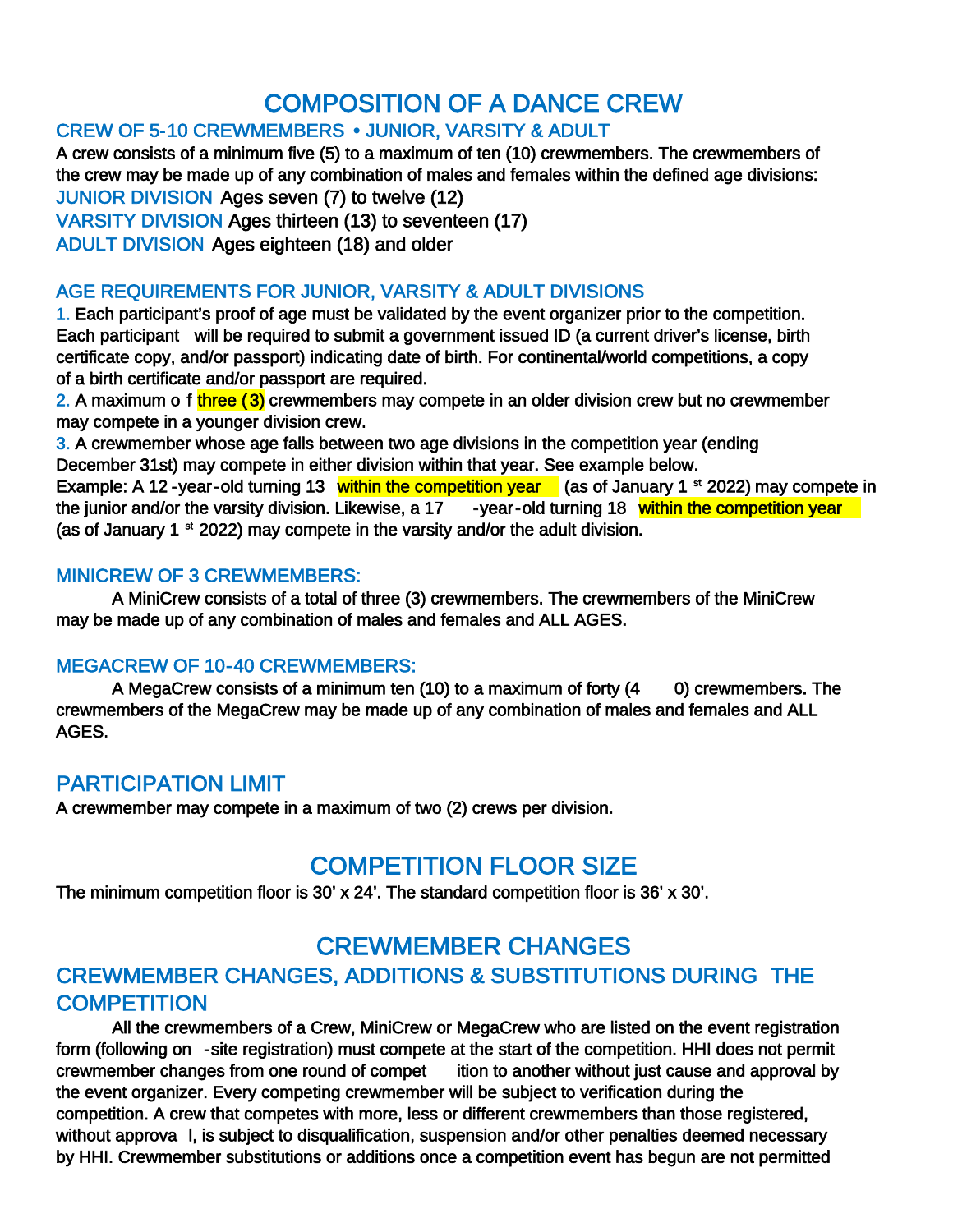except for reasonable and just cause. An additional registration fee wi ll be required for each substitution/addition permitted.

Note: The substitution/addition of a crewmember(s) without approval is subject to disqualification, suspension and/or other severe penalties deemed necessary by HHI.

# ENTRY CHANGES, ADDITIONS, SUBSTITUTIONS FOR DEFENDING CHAMPIONS

For a Crew, MiniCrew or MegaCrew defending a champion title and requesting a change in the number of original members; additions, substitutions and deletions of a maximum of 1 will be permitted for MiniCrews, maximum of 2 w ill be permitted for crews consisting of 5 to 6 crewmembers, a maximum of 3 for crews comprised of 7 to 10 crewmembers and a maximum of 1/3 of the crewmembers of the original MegaCrew. The event organizer must be notified in advance of the competition or d uring onsite registration to approve the change(s).

# DEFENDING CHAMPION(S) PARTICIPATION

The defending champion is the winning "gold medal" crew from the previous year's championship and may return to defend their title. The defending champion(s) will be t he last group to compete on stage at the end of their division/category.

# PRACTICE ROUNDS/TECH REHEARSAL Practice rounds are not provided for standard Crews or Minicrews. Due to the quantity of

dancers in a Megacrew, they will be permitted to stage rehears al time up to a maximum of 8 minutes per crew. The Megacrew is responsible for arriving on time or their practice round may be forfeited.

PERFORMANCE MUSIC CRITERIA<br>1. The routine must be performed, in its entirety, to music selected, prepared and provided by the crews. The event organizer(s) will not provide the crews' music. Crews are responsible for the quality, mix and sound levels of their music.

2. Each crew must i nclude a segment of continuous music, uninterrupted by edits or sound effects, within their routine to obtain the highest possible score from the judges. It is strongly recommended that the music for Junior crews and MiniCrews include a minimum of twenty (20) seconds of continuous, uninterrupted music placed anywhere in the routine. The music for Varsity and Adult crews should include at least one segment of a minimum of thirty (30) seconds of continuous, uninterrupted music placed anywhere in the routine.

3. A crew's competition music must be provided to the event organizer via the official HHI Canada website as well as on a USB flash drive the day of the event. The music must be the only piece of music recorded on the device (unless specified differently  $\mathbf{b}$  y the event organizer).

4. The device must be in good condition. It is a crew's responsibility to keep a back  $\blacksquare$  -up device available at all times for use.

5. The crew's name and division must be clearly identified on the device.

6. There is no maximum or min imum number of songs or recordings that may be used in the routine. However, the judging panels have concluded that fewer songs are preferable over multiple music selections/mixes allowing for greater focus on continuous dancing.

7. Crews are highly cautio ned and advised against the music becoming too complex with too many edits, sound effects or songs preventing them from exhibiting a clean and continuous dance performance.

8. The competition music must not contain (or sound like) inappropriate, lewd or of fensive language. The event organizer has the right to refuse music with inappropriate, lewd or offensive language.

9. Crews may be required to provide the following music information in writing to the event organizer(s) prior to the event for each song us ed in the routine. a. Title, b. Artist, c. Composer, d. Publisher, e. Recording Company.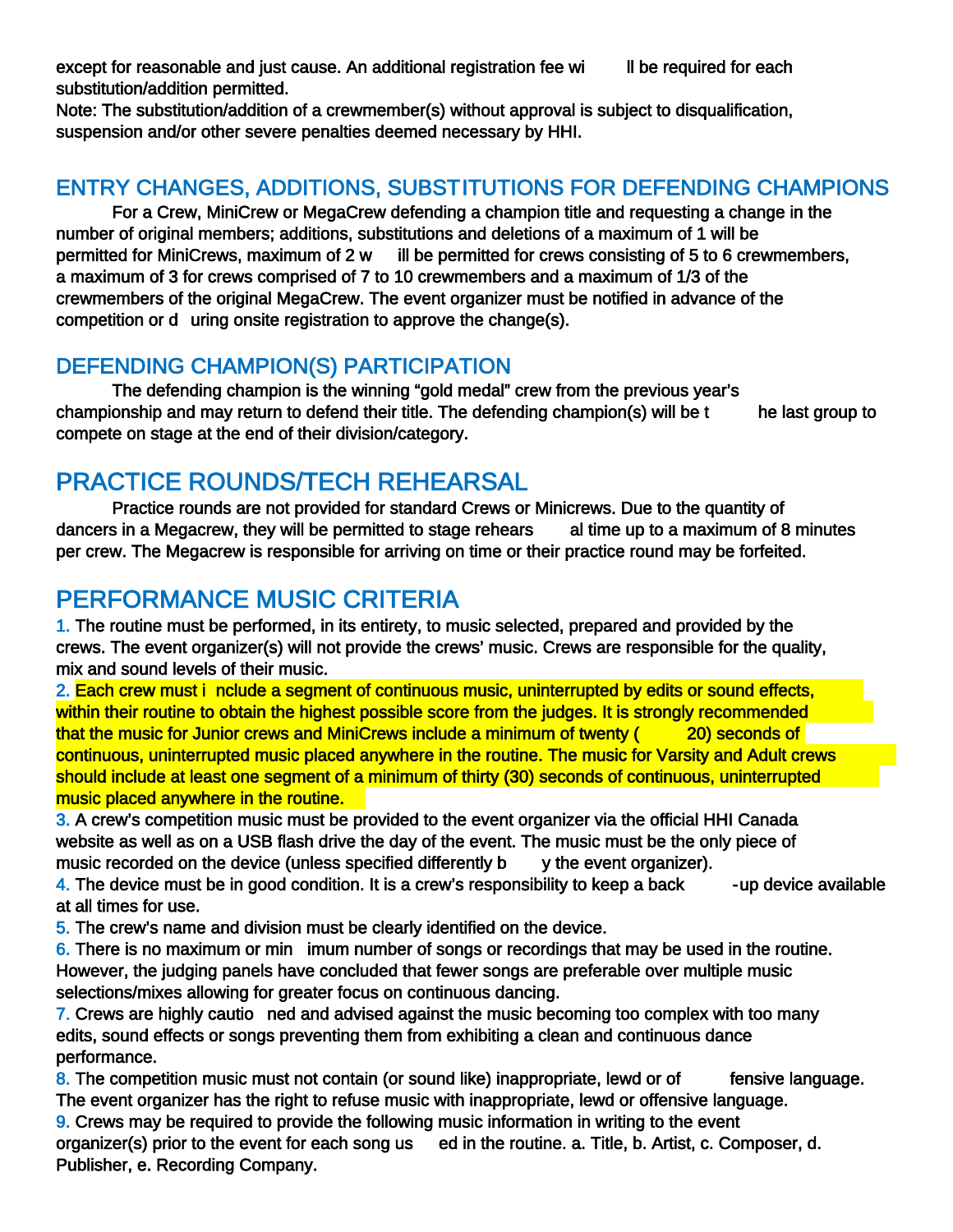# ROUTINE/MUSIC LENGTH REQUIREMENTS

#### JUNIOR & MINICREW DIVISIONS

The routine's length for both Junior crews and MiniCrews is a minimum of one minute and thirty seconds (1:30) to a maximum of one minute and fifty seconds (1:50). Routine length that is less or more than allowed will result in a deduction.

# VARSITY & ADULT DIVISIONS

The routine's length for both Varsity crews and Adult crews is a minimum of two minutes (2:00) to a maximum of two minutes and fifteen seconds (2:15).

Routine length that is less or more than allowed will result in a deduction.

# MEGACREW DIVISION

The routine's length for MegaCrew is a minimum of three minutes (3:00) to a maximum of four minutes (4:00).

Routine length that is less or more than allowed will result in a deduction.

Timing begins with the first audible sound (includes cueing beep) an d ends with the last audible sound.

# GENERAL RULES & CRITERIA

#### **ATTIRE**

Attire may include accessories such as hats, caps, bandanas, gloves, scarves, belts, jewelry, fannypacks (Fannypacks only at Canadian events. Not permitted at HHI WORLDS in Phoenix Arizona). etc. Removing pieces of clothing during the performance is permit ted provided it is not offensive or out of character. Discarded clothing should be placed outside the competition area and never thrown off the stage into the audience. Appropriate under garments must be worn by all crewmembers, at all times. Clothing too short and/or too tight will be scrutinized and may be deemed inappropriate especially for overexposure of certain areas of the body and/or age appropriateness. Body oils or other substances applied to the body or clothing that may affect the clean dry surf ace of the stage and the safety of fellow competitors are prohibited. Crews may wear dance/stomp boots, street shoes, sneakers or athletic sport shoes. All footwear must have clean, non -scuff soles. Tap shoes, jazz shoes, certain high -heeled shoes, flip -flops, slippers and bare feet are prohibited.

#### PROPS FOR CREWS OF 5-10 CREWMEMBERS & MINICREWS

Props that are not an integral part of a crew's "attire" are prohibited (e.g. canes, chairs, lights, backpacks, string, musical instruments and others). When in do ubt contact Hip Hop International for clarification ( [info@hiphopinternational.com](mailto:info@hiphopinternational.com) ).

#### PROPS FOR THE MEGACREW DIVISION ONLY

Props allowed for the MegaCrew division are those that are small enough to be held in one's hand comfortably, easily mobile and are an element of the attire and/or are related to the theme or nature of the performance. Props that are placed on the stage or sit on the floor such as chairs, ladders, back drops, set pieces, furniture, etc. are not permitted. It is highly advisable that crews choose carefully whether or not to use a prop and to make sure the prop meets the requirements of acceptability to avoid a high -level deduction. View The deductions section.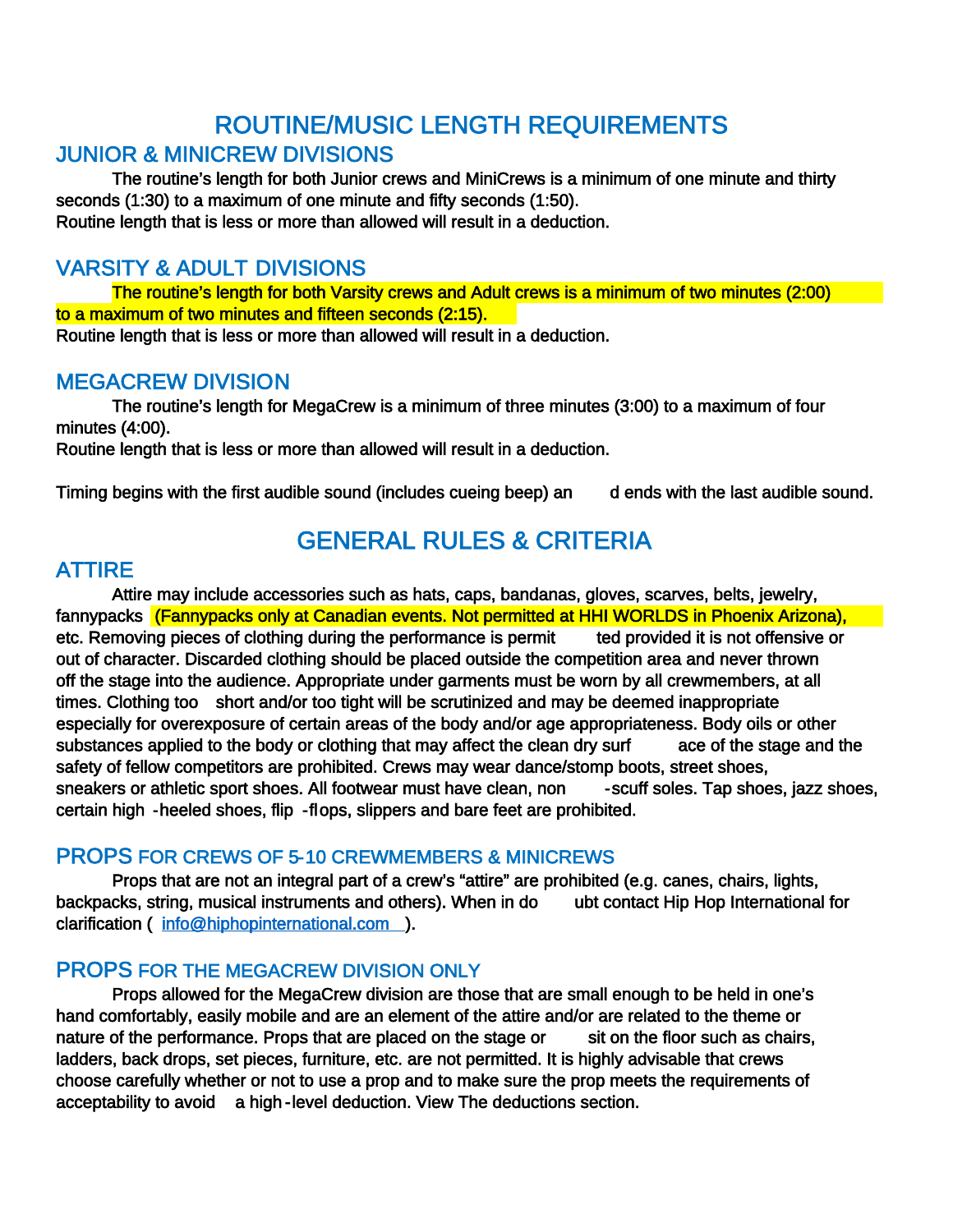HHI acknowledges that the element of surprise and creativity that can be attributed to props may be valuable to the success of a routine. HHI strongly suggests when in doubt about whether a prop is acceptable it is best to email HHI headquarters to confirm (info@hiphopinternational.com).

# FULL CREW ON STAGE THROUGHOUT THE ROUTINE (FOR CREWS OF 5-10 CREWMEMBERS & MINICREWS ONLY)

All crewmembers must start together on stage and remain on stage for the en tire duration of the routine. There is no entering or exiting the stage by crewmembers at any time. A deduction will be taken for failure to adhere to this.

# FULL MEGACREW START & END (MEGACREWS ONLY)

All MegaCrew members must start the routine on stage together for a minimum of thirty (30) seconds and end on stage together for a minimum of thirty (30) seconds. Other than the first thirty (30) seconds and last thirty (30) seconds, MegaCrew members may e xit or enter the stage freely for the remainder of the routine.

# LATE START

A crew who fails to appear on stage and strike a starting position within twenty (20) seconds after being introduced will be deemed a late start and receive a deduction.

# PRE-START

A pre -start occurs prior to taking the start position; the crew demonstrates excessive introductions or displays for longer than ten (10) seconds after all crewmembers have entered the stage. A deduction will be given.

#### FALSE START

A false start is a movement made by one or more crewmembers prior to the opening signal/beep/start of music that causes the crew to request a restart.

# INCORRECTLY EXITING THE STAGE

Crews must exit from the designated areas only. Jumping or flipping off th e stage is prohibited and will result in a deduction.

#### GRANDSTANDING

Grandstanding is excessive post performance display or posing at the end of the routine. A deduction will be given.

# BACKSTAGE CROSSOVERS

Backstage crossovers are prohibited and subject t o disqualification. A crossover is defined as traveling behind the stage to get to the other side of the stage, out of sight of the audience.

# FALLS

- 1. Major Fall
- a. A crewmember falls from a lift or support that is unrecoverable.
- b. A crewmember falls dur ing the performance that is unrecoverable.
- 2. Minor Fall
- a. A highly noticeable, accidental error during the performance that is recoverable.
- b. A crewmember stumbles, trips, or falls during the performance that is recoverable.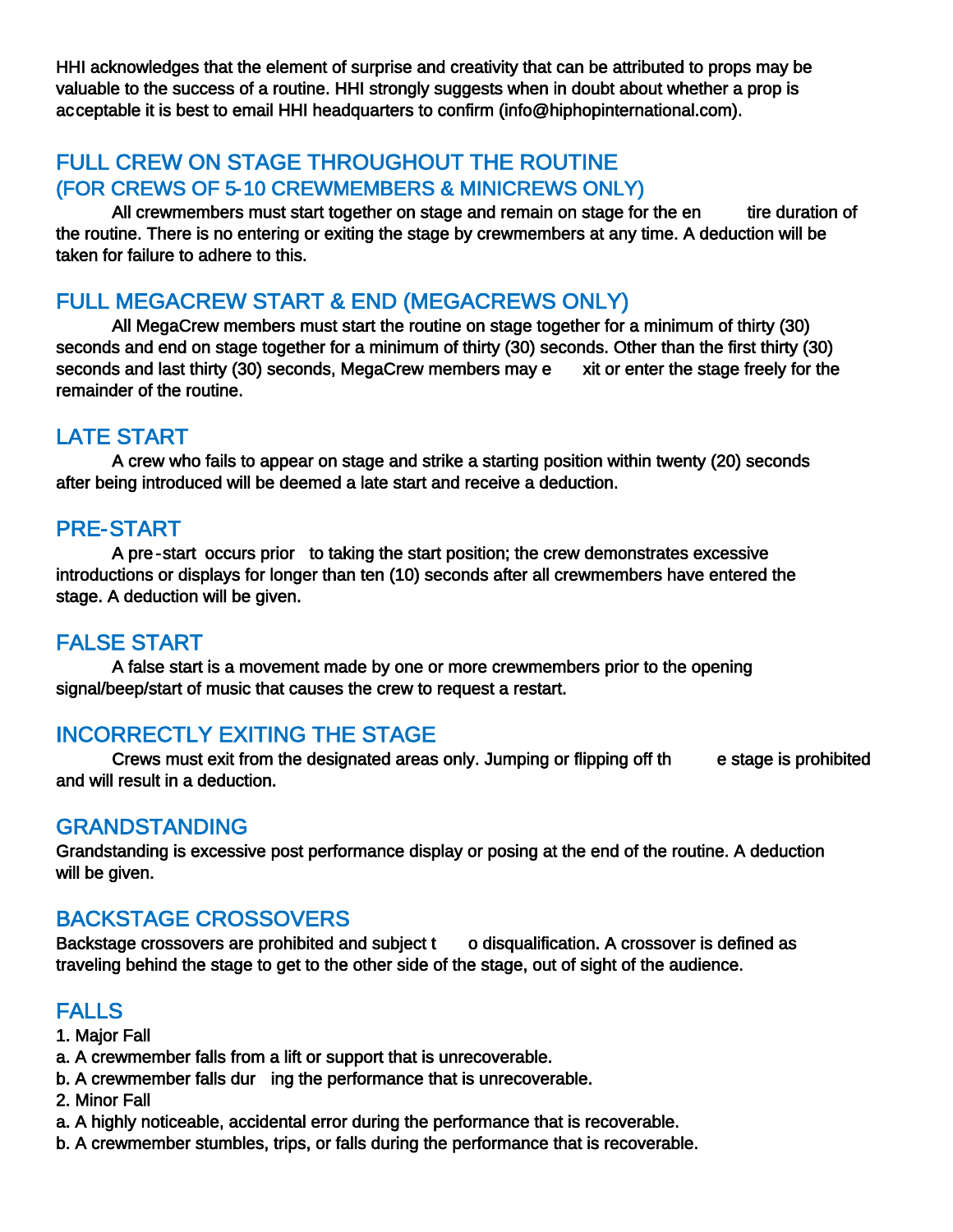# LIST OF DEDUCTIONS

#### PERFORMANCE

- v Late start failure to appear on stage within twenty (20) seconds of being introduced 0.07
- v Grandstanding 0.06
- v Pre-start pre-performance display greater than ten (10) seconds 0.08
- $v$  Fall, trip or stumble/per occurrence minor 0.05
- $v$  Fall, trip or stumble/per occurrence major 0.10
- v False start/ unsubstantiated 0.26
- v Unsubstantiated claim resulting in performance restart 1.15

#### CREWS OF 5-9 CREWMEMBERS & MINICREWS ONLY:

v All crewmembers not on stage for the entire performance 1.05

#### MEGACREWS ONLY:

v All MegaCrew members not on stage for a minimum of thirty (30) seconds during the opening and a minimum of thirty (30) seconds at the end of the performance

- Entire MegaCrew n ot on stage throughout the first 30 seconds 0.50
- Entire MegaCrew not on stage throughout the last 30 seconds 0.50

# **MUSIC**

- v Junior and MiniCrew division routine length (not  $1:30 -1:50$ ) 0.13
- $v$  Varsity and Adult division routine length (not 2:00  $-2:15$ ) 0.13
- v MegaCrew division routine length (not 3:00 -4:00) 0.13
- v Contains inappropriate language/per occurrence 0.12
- v Contains derogatory/racial terms /per occurrence 0.15

# PROHIBITED MOVES

- v Lewd gestures, comments, or movements 0.11
- v Excessive use of cheer, gym nastic or acrobatic moves or overly dangerous moves 1.10
- v Incorrectly exiting the stage 1.00

# ATTIRE

- v Clothing/shoes inappropriate 0.04
- v Attire not intact (untied laces/clothing articles falling off, etc.) 0.03
- v Use of body oils, paints or other substances that affect the performance area 0.25
- v Clothing or props tossed into audience/per occurrence 0.09
- v CREWS OF 5-9 CREWMEMBERS & MINICREWS ONLY: Use of props 0.24
- v MEGACREWS ONLY: Use of unacceptable props 1.05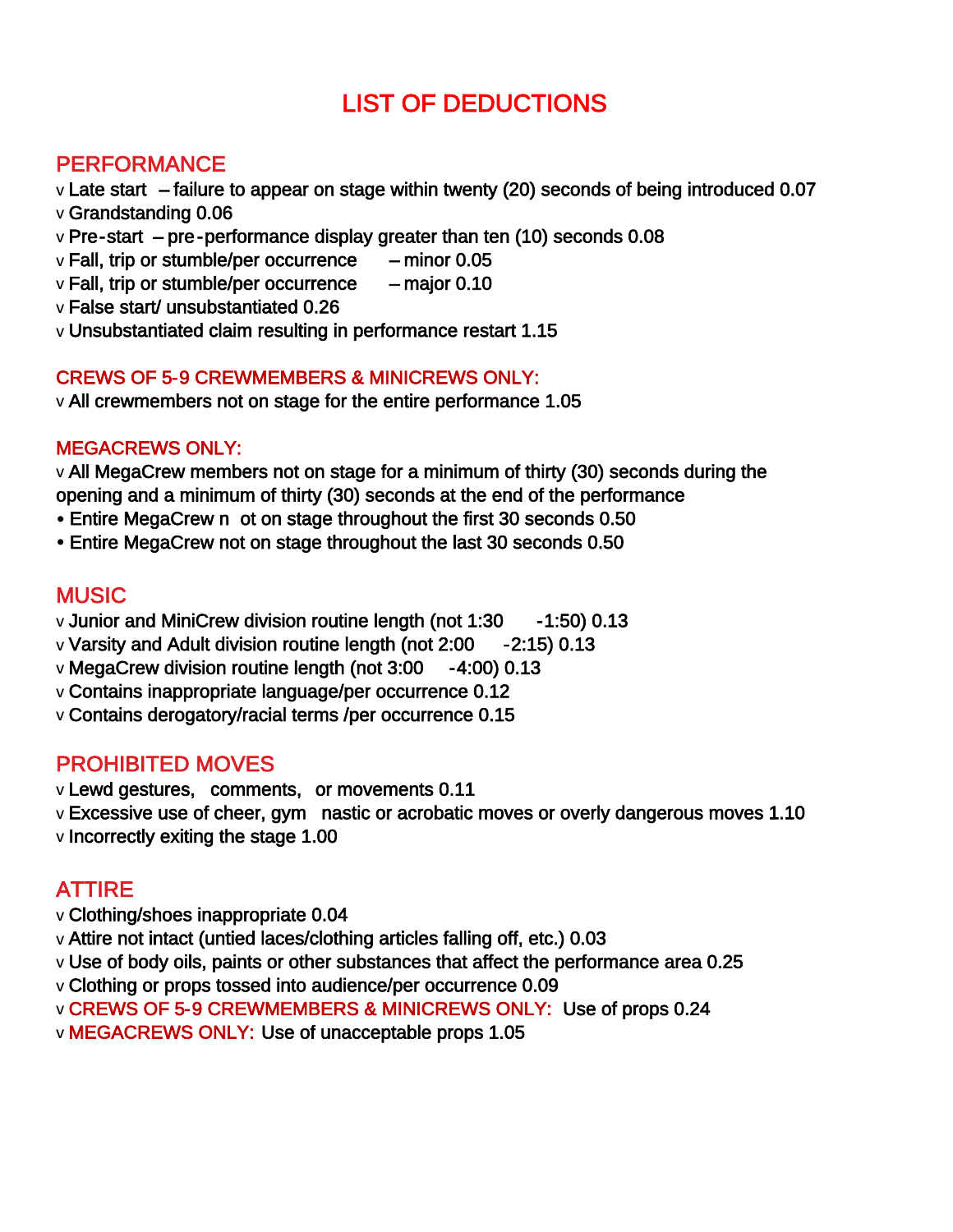**SCORING THE ROUTINE**<br>Each routine is evaluated according to the performance and skill criteria for the highest possible total score of 10 points.

# PERFORMANCE CRITERIA & POINT VALUE:

#### PERFORMANCE = 50% OR FIVE (5) POINTS OF THE TOTAL SCORE

The judges will reward routines for i ncorporating unique and original/creative moves, good usage of the stage, formations, showmanship, and authentic presence of dance styles resulting in an entertaining routine that evokes emotional response.

#### (10%) CREATIVITY

Choreographing and presenting t he crew's routine in a unique and one-of-a-kind way with signature moves and combinations of moves that are the crew's alone. Original ways to go to the floor, getting up from the floor, transitions and music selection that sets the crew apart from the oth er routines. Be special, different, and fresh with all aspects of the routine.

#### (10%) STAGING, SPACING, FORMATIONS, AND LEVEL CHANGES

The crew must demonstrate awareness of spacing between the members through a full range of unique, complicated, and challen ging formations, interactive partner moves and patterns. The full use of the stage will also be considered. The routine should include three (3) levels of movement (low/mid/high) utilizing arm, hand, leg, foot, torso, and head movements with transitions the at are creative and unpredictable.

#### (10%) SHOWMANSHIP: INTENSITY, CONFIDENCE, PROJECTION & PRESENCE

The routine should contain dynamic movements from beginning to end by the crew as a whole and as individuals with minimal pauses and poses. During featured performances by one or more members of the crew, the remaining members must continue performing movements that add to the overall intensity of the routine. Projection of the crewmembers is consistently strong throughout the entire routine with an uninterr upted display of confidence measured by facial expression, eye contact and body movement. The crewmembers should perform with enthusiasm, passion, and a natural ability to "sell it" on stage.

#### (10%) STYLE PRESENCE & ATTIRE

Style presence is the ability of the crewmembers to demonstrate an authentic and uninhibited representation of their styles of dance. Style presence includes attitude, energy, posture and charisma. Clothing and accessories worn should represent and reflect the real character of the style including its evolution with a unique look that sets the crew apart. Crewmembers do not have to be dressed identical or similar. Individuality of dress is encouraged. Crews may wear stylized clothing representing their rout ine's theme. Theatrical costumes and masks are not typical of the urban street/club environments (e.g., storybook characters, animals, Halloween costumes, etc.) and are not recommended. When in doubt contact Hip Hop International for clarification (info@hiphopinternational.com).

#### (10%) ENTERTAINMENT VALUE/AUDIENCE APPEAL

Crewmembers and their routine should connect with the audience and evoke emotional responses, i.e., excitement, joy, laughter, involvement and /or sense of drama relative to the style pres ented. The routine should leave a memorable and lasting impression.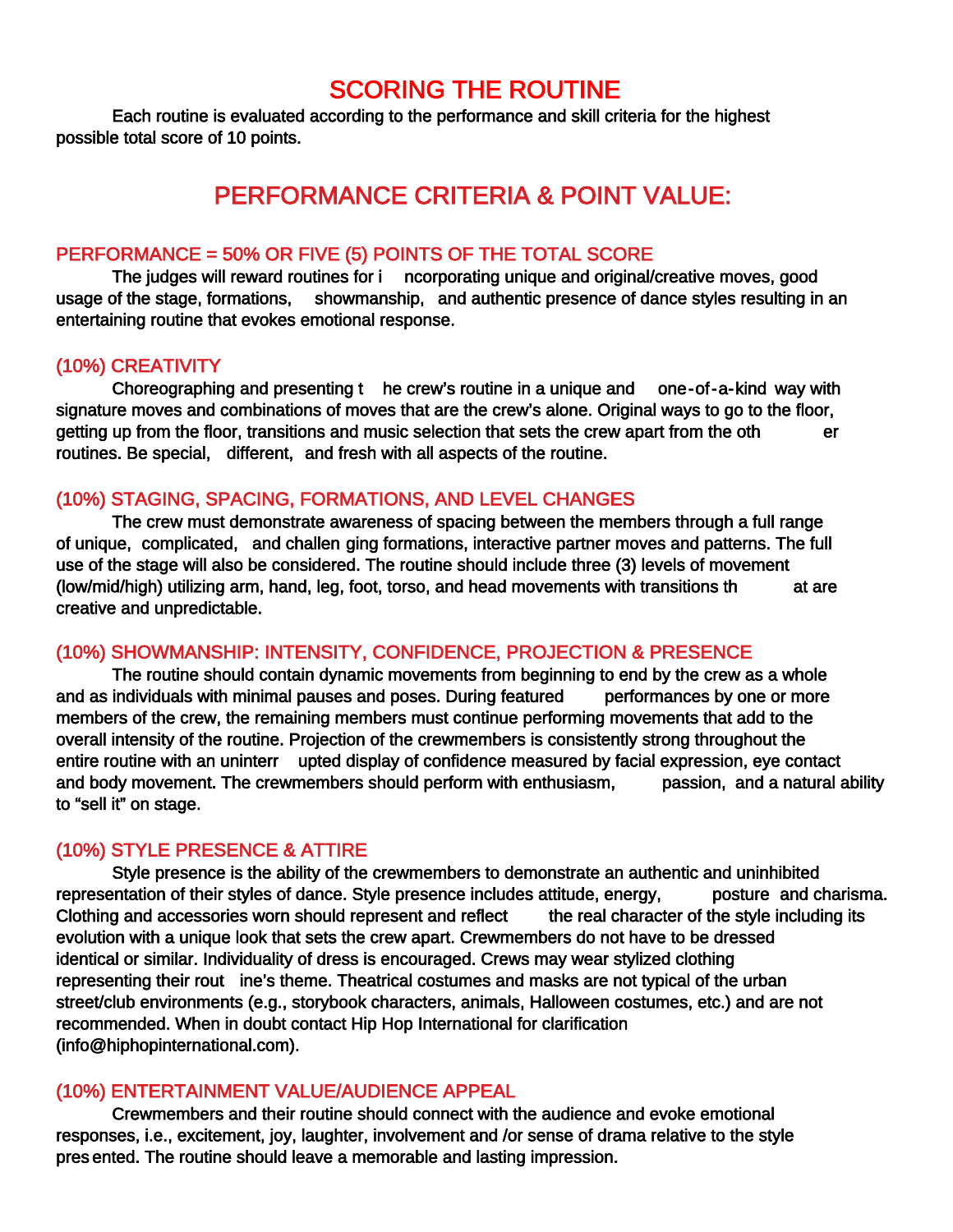# SKILL CRITERIA AND POINT VALUE:

#### SKILL = 50% OR FIVE (5) POINTS OF THE TOTAL SCORE

The judges will evaluate the execution and difficulty of the style(s) performed; popping, locking, break ing, hip hop, house, etc. The judges will consider the quality of movement throughout the routine, including arm, leg and body placement, combinations of three levels; floor, standing and air, and synchronization of the crewmembers.

#### (10%) MUSICALITY

Performance and choreography corresponding to timing and music usage and the crew's ability to perform simultaneously to the music. Movements and patterns performed to the simulated sounds of the crewmembers in the absence of recorded music (e.g., foot sto mping, hand clapping, vocals, etc.) will also be considered musicality and judged similarly.

Musicality - Beat Technique/Syncopation - The movements within the routine must demonstrate musical structure and style, i.e., using rhythmic variations emphasizin gupbeat, downbeat, tempo and accents in single, double, halftime and syncopated musical patterns.

Musicality - Moves Related to Music - Staying in time with the music, moving to the beat of the music, and using identifiable phrases to construct the routin e's choreography.

#### (10%) SYNCHRONIZATION/TIMING

The movements of the crewmembers are performed in sync; the range of movement, speed, timing and execution of moves are performed by all crewmembers in unison. Peel off or in cannon movements are allowable.

#### (10%) EXECUTION/CONTROLLED MOBILITY AND STABILIZATION

The crew must maintain control of the speed, direction, momentum and body placement throughout the routine.

#### (10%) DIFFICULTY OF EXECUTION OF AUTHENTIC DANCE STYLES

Difficulty is measured by the levels of ability demonstrated by all crewmembers in the variety of styles performed. Consideration is given to the number of crewmembers who attempt and successfully complete complex choreography and who demonstrate through their variety of dance styles and their execution an understanding of the foundation and origin of the dance styles.

Additional consideration and awarding of difficulty points is given to crews who pe rform more difficult moves with all or most of their crewmembers. Example: a crew of five who all attempt and clearly accomplish a move will score higher than if one or two crewmembers attempt and complete the move.

#### (10%) VARIETY OF DANCE STYLES

A crew " identifiably performing" three (3) or more dance styles will receive the maximum of one (1) point or 10%. A crew "identifiably performing" two (2) dance styles will receive a maximum of point five (.5) points. A crew "identifiably performing" one (1) dance style will receive a maximum of point two five (.25) points. Crews should include in their performance a broad selection of dance styles selected from the list provided without excessive use of the same move or patterns. A varied range of styles should be shown in the choreography of arm, leg, and body movements.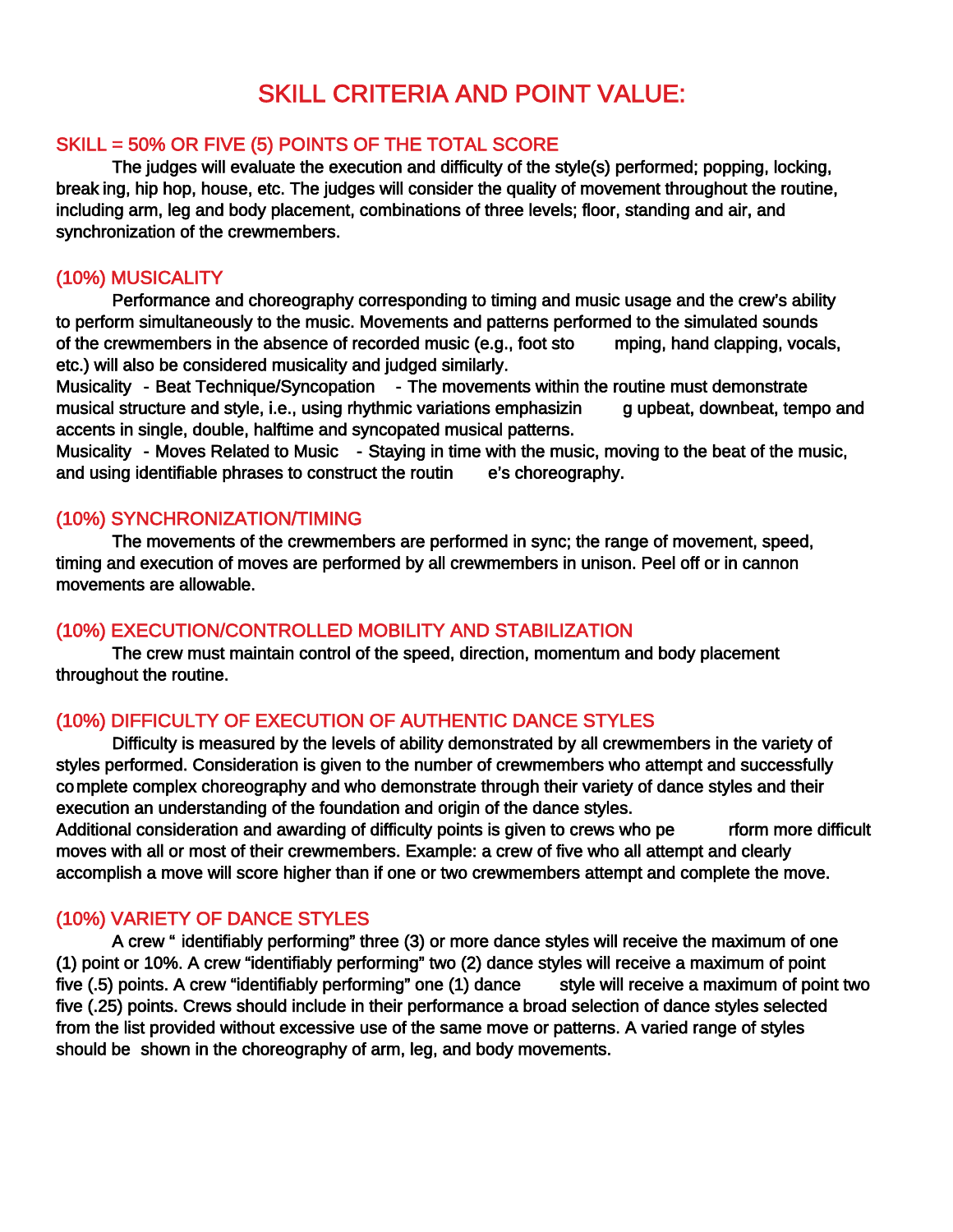# LIST OF DANCE STYLES:

The following is a list of street/club/funk dance styles from early foundation to present from which crews are advised to choose from:

- Locking
- Popping
- Breaking
- Whacking
- Punking
- Voguing
- House Dance
- Party Dances or Club Dances (popular or trendy dances)
- Hip Hop Dance
- Krumping
- Stepping/Gumboot Dance
- Dancehall

Traditional dance and folklore are welcome and will be considered part of the dance routine but should be kept to a minimum.

# CALCULATING THE FINAL SCORE

- 1. The highest possible score is ten (10).
- 2. The final score shall be rounded to the nearest hundredt  $h$  point.

# TIE SCORES

- Tie scores will be broken by the following order:
- 1. The crew with the highest performance score
- 2. An analysis of the judges' ordinal ranking.

# DISCREPANCIES IN THE RULES AND/OR COMPETITION

1. Any problem or discrepancy during a competition will be brought to the attention of the event organizer who will address it with the Head Judge or Judiciary Director, and the respective decision(s) made will be final.

2. Misinterpretation due to translatio n or interpretation of the rules will be resolved according to the English version. In the event of any discrepancy, the English version of the most current rules will stand.

# PROTESTS

Protests are prohibited and will not be accepted regarding any score or result of a decision.

# AWARDS CEREMONY

The competition will conclude with a ceremony honoring the crews with the highest total scores. Medals, trophies, ribbons, and/or prizes will be awarded to at least the top three (3) crews in each category of competi tion.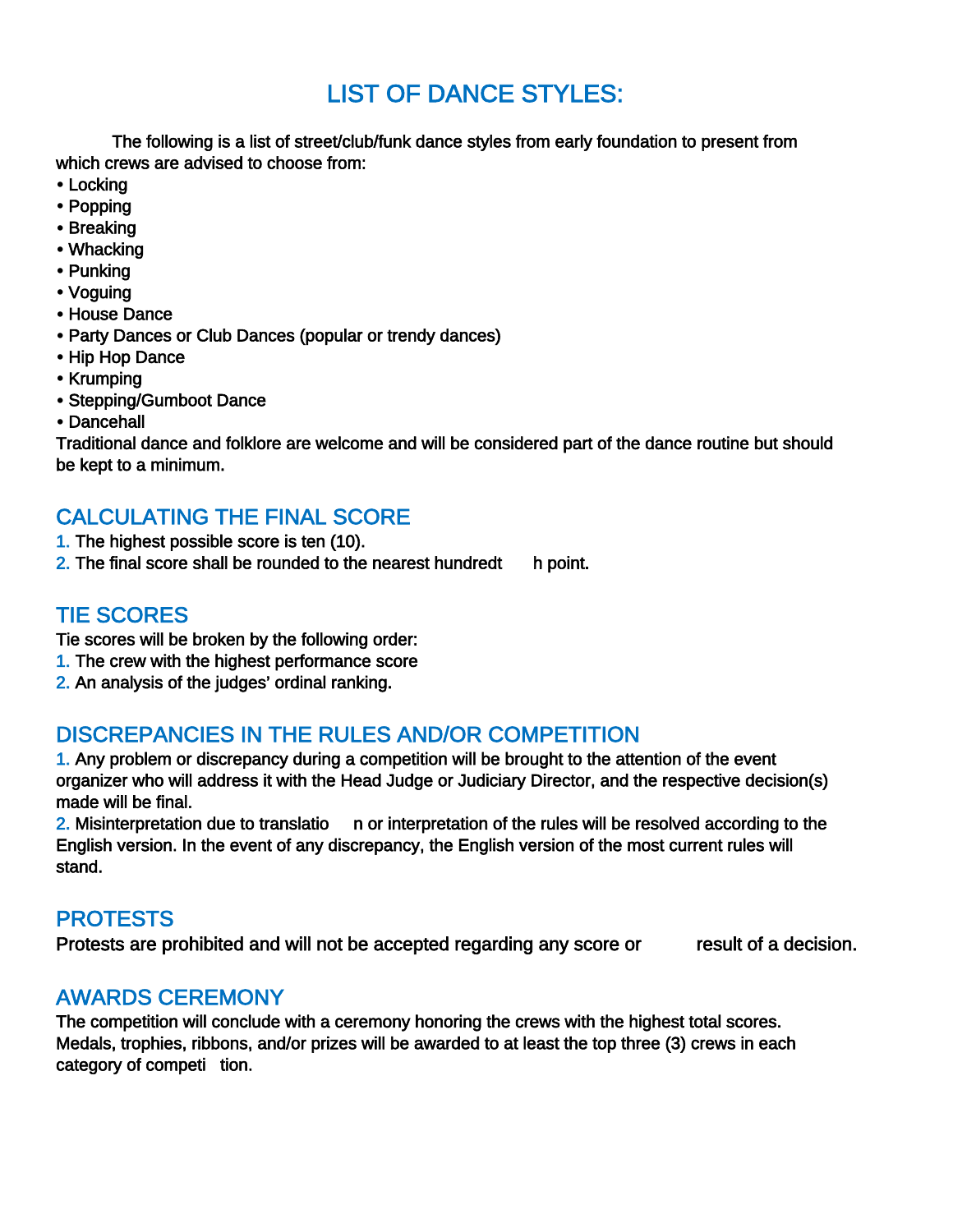CODE OF CONDUCT<br>At all times participants shall conduct themselves in a respectful, responsible and professional manner. HHI reserves the right to disqualify any crew or crewmember for failing to comply with any requirement of participation or exhibiting unsportsmanlike c onduct toward the organizers, judges, dancers, sponsors or others (individual or organization) associated with Hip Hop International, its licensees, venues, championships and/or events.

# MEDICAL ATTENTION

1. It is the responsibility of the crew, crew leade r or crew administrator to report a crewmember's injury or illness to the event organizer(s).

2. If at any time prior to or during competition a crewmember is ill, injured, or his/her physical or emotional condition is at risk by participating, he/she may be declared ineligible to compete, or disqualified from competing further. The event organizer(s), Judiciary Director and/or Head Judge reserves the right to disqualify any crewmember who has such serious disability or injury or needs medical attention.

3. The event organizer(s) reserves the right to request the submittal of a physician's written authorization for a crewmember to compete who is deemed medically or emotionally at risk by the event organizer or medical personnel.

4. The event organizer may re quire the crew/crewmember(s) to sign an additional release of liability and/or waiver in the case of illness or injury to a crewmember prior to competing.

# EXTRAORDINARY CIRCUMSTANCES INCIDENCES OF EXTRAORDINARY CIRCUMSTANCES

An extraordinary circumstance is an occurrence beyond the control of a crew that affects the crew's ability to perform at the beginning or at any time in a routine. An extraordinary circumstance is not limited to the examples listed below and may be declared at the discretion of the Ju diciary Director or Head Judge.

- 1. Incorrect music is played or cued
- 2. Music problems due to equipment malfunction
- 3. Disturbances caused by general equipment failures, i.e. lighting, stage, sound, etc.

4. The realization of or introduction of any foreign object or disturbance into the performance area, just

before or during a performance, by an individual or means other than the crew

5. Disruptions caused by venue failure or operating conditions

# MANAGEMENT OF EXTRAORDINARY CIRCUMSTANCES

1. It is the responsibility of the dance crew to immediately stop the routine if an extraordinary circumstance occurs. \*

2. The event or ganizer, Judiciary Director and/or Head Judge will review the situation, and upon a confirming decision and correction of the problem, the crew will be reintroduced, return to the stage and restart their routine. If the crew's claim is determined to be unf ounded by the Judiciary Director or Head Judge, the crew will be allowed to restart the performance resulting in a 1.0 deduction taken. 3. Claims of an extraordinary circumstance presented by the crew after the routine has been

completed will not be accept ed or reviewed.

\*In the Junior division only, the designated crew leader will be provided with a RED FLAG. The crew leader will be positioned next to the stage and can wave the red flag to alert their crew to stop dancing if he/she feels an instance of ext raordinary circumstance has occurred. If it is determined that it is the fault of the event organizer, then the crew will be permitted to perform the routine again without penalty. If it is determined to be the fault of the crew then the crew will be permi tted to perform the routine again with a 1.0 deduction taken.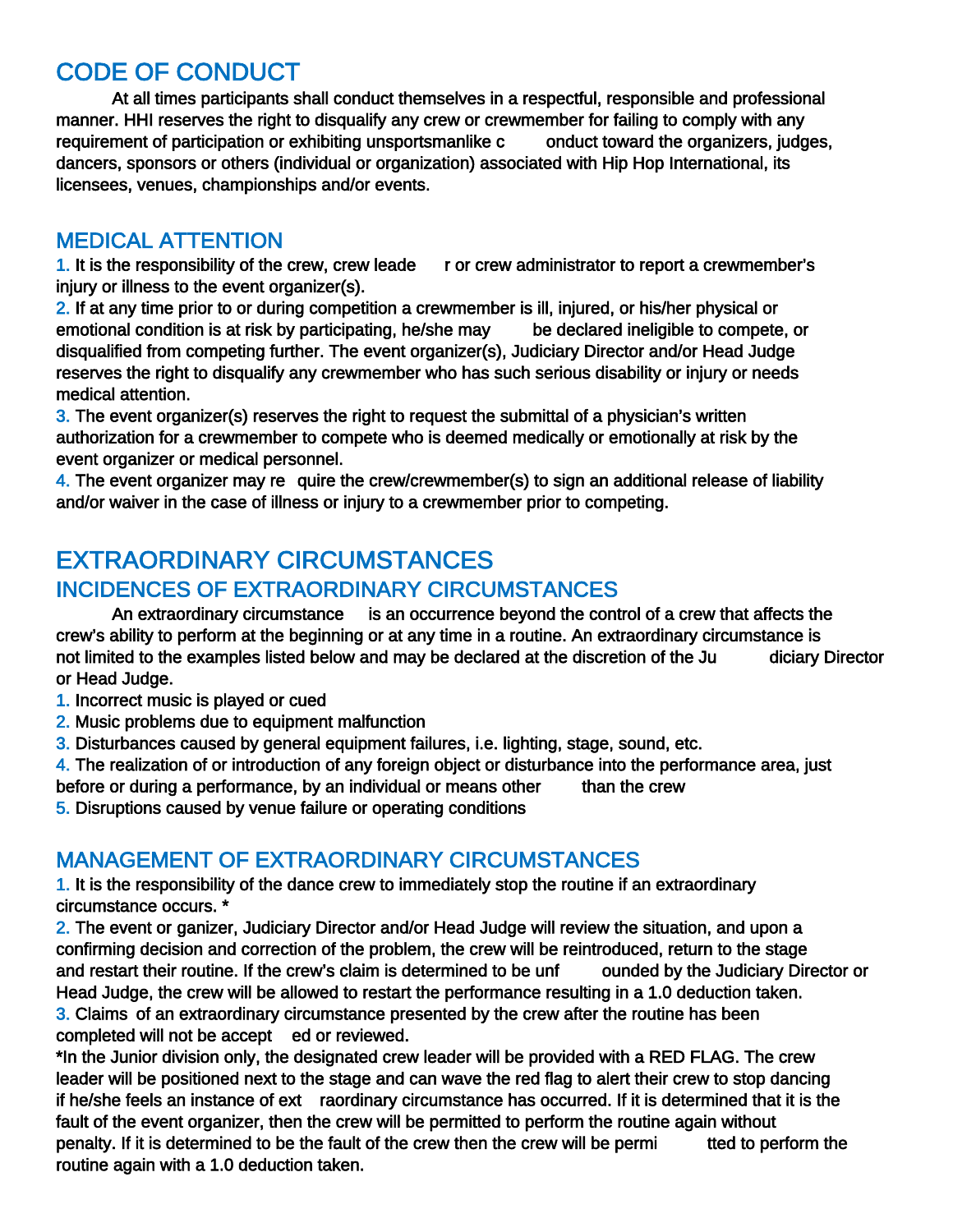# ENTRY CRITERIA • ELIGIBILITY & POLICIES<br>All participants must abide by the eligibility rules of HHI Canada. Participants entered into any

HHI affiliated event and/or continental/world events are responsible for providing accurate personal information and documentation certifying their national e ligibility and date of birth.

#### CREWMEMBER SUSPENSION/DISQUALIFICATION

Falsifying personal information and/or national eligibility documents by a crew, crewmember or representative of a crew is subject to disqualification, suspension and/or other severe penalties deemed necessary by HHI.

# NATIONALITY REQUIREMENTS

- 1. Each crewmem ber must be a citizen or resident of the country they represent.
- 2. Proof of citizenship or residency must be validated prior to each competition by the event organizer.
- 3. A crewmember declaring residency must reside within the country a minimum of six  $(6)$  mont hs and must be able to provide official documentation to support such a declaration.

4. A crewmember may not compete for more than two (2) countries within three (3) consecutive years. Note: Failure to correctly provide proof of national eligibility may resul tin disqualification, suspensions, and/or other severe penalties deemed necessary by HHI.

# NUMBER & SELECTION OF DANCE CREWS FOR THE WORLD HIP HOP DANCE **CHAMPIONSHIP**

All events must be conducted using the Hip -Hop International Rules and Regulations. Dance Crews participating in the World Hip Hop Dance Championship advance either from (a) national qualification rounds within their country produced by Hip Hop Internation al licensees, (b) selections by HHI Licensees when a national qualification is not conducted and/or (c) by special invitation from HHI. Each country may qualify and enter up to three (3) dance crews in each division (Junior, Varsity, Adult, MiniCrew and Me gaCrew) to compete in the World Hip Hop Dance Championship.

If one or all of the qualified crews cannot, for whatever reason(s), compete in the World Hip Hop Dance Championship then the dance crew next in line, according to the national final scores, can be selected by the HHI licensee to represent their country. In an instance where there are no qualifying dance crews able to attend the World Hip Hop Dance Championship, the HHI licensee may select another crew pending HHI approval.

#### FORMS & RELEASES

1. Participants must complete and sign all registration forms. The forms must be returned to the national HHI affiliate office prior to the registration deadline with the appropriate registration fees or registration may be denied.

2. Release of liabi lity: Each participant must sign and submit a release of liability form prior to the competition, releasing HHI, the organizer, their agents, officers, staff and sponsors from liability for any accident or injury occurring to a participant prior to, during , or after an HHI event or competition. 3. Release of likeness: All participants must sign a release of likeness form permitting HHI, its affiliates, the organizer, agents and sponsors to film, videotape, and/or record the participants' performance(s) and event participation for use in all forms of television, motion pictures, home video, internet, social media, radio, press releases, media, public relations, and other promotion/media vehicles whether now known or hereafter devised.